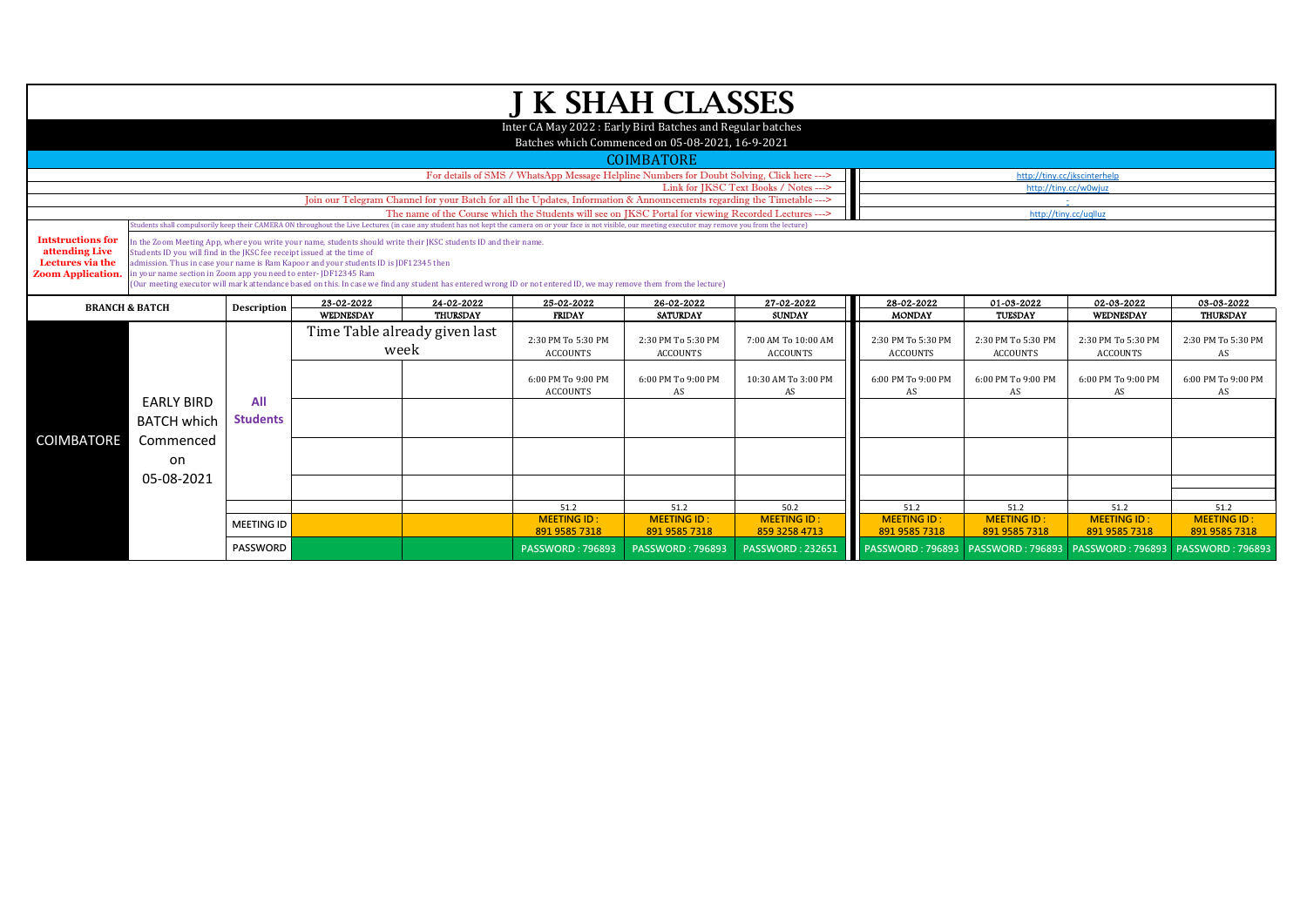| <b>J K SHAH CLASSES</b>                                                                    |                                                                                                                                                                                                                                                                                                                                                                                                                                                                                                                               |                        |                                       |                               |                                                                                                 |                                                                                      |                                                                                      |                                                                                    |                                                                                     |                                                                                |                                                                  |  |  |  |
|--------------------------------------------------------------------------------------------|-------------------------------------------------------------------------------------------------------------------------------------------------------------------------------------------------------------------------------------------------------------------------------------------------------------------------------------------------------------------------------------------------------------------------------------------------------------------------------------------------------------------------------|------------------------|---------------------------------------|-------------------------------|-------------------------------------------------------------------------------------------------|--------------------------------------------------------------------------------------|--------------------------------------------------------------------------------------|------------------------------------------------------------------------------------|-------------------------------------------------------------------------------------|--------------------------------------------------------------------------------|------------------------------------------------------------------|--|--|--|
|                                                                                            | Inter CA May 2022: Early Bird Batches and Regular batches                                                                                                                                                                                                                                                                                                                                                                                                                                                                     |                        |                                       |                               |                                                                                                 |                                                                                      |                                                                                      |                                                                                    |                                                                                     |                                                                                |                                                                  |  |  |  |
|                                                                                            | Batches which Commenced on 05-08-2021, 16-9-2021<br><b>COIMBATORE</b>                                                                                                                                                                                                                                                                                                                                                                                                                                                         |                        |                                       |                               |                                                                                                 |                                                                                      |                                                                                      |                                                                                    |                                                                                     |                                                                                |                                                                  |  |  |  |
|                                                                                            | For details of SMS / WhatsApp Message Helpline Numbers for Doubt Solving, Click here ---><br>http://tiny.cc/jkscinterhelp                                                                                                                                                                                                                                                                                                                                                                                                     |                        |                                       |                               |                                                                                                 |                                                                                      |                                                                                      |                                                                                    |                                                                                     |                                                                                |                                                                  |  |  |  |
|                                                                                            | Link for IKSC Text Books / Notes ---><br>http://tiny.cc/w0wjuz                                                                                                                                                                                                                                                                                                                                                                                                                                                                |                        |                                       |                               |                                                                                                 |                                                                                      |                                                                                      |                                                                                    |                                                                                     |                                                                                |                                                                  |  |  |  |
|                                                                                            | Join our Telegram Channel for your Batch for all the Updates, Information & Announcements regarding the Timetable --->                                                                                                                                                                                                                                                                                                                                                                                                        |                        |                                       |                               |                                                                                                 |                                                                                      |                                                                                      |                                                                                    |                                                                                     |                                                                                |                                                                  |  |  |  |
|                                                                                            | The name of the Course which the Students will see on JKSC Portal for viewing Recorded Lectures ---><br>http://tiny.cc/uqlluz<br>Students shall compulsorily keep their CAMERA ON throughout the Live Lectures (in case any student has not kept the camera on or your face is not visible, our meeting executor may remove you from the lecture)                                                                                                                                                                             |                        |                                       |                               |                                                                                                 |                                                                                      |                                                                                      |                                                                                    |                                                                                     |                                                                                |                                                                  |  |  |  |
| <b>Intstructions for</b><br>attending Live<br>Lectures via the<br><b>Zoom Application.</b> | In the Zoom Meeting App, where you write your name, students should write their JKSC students ID and their name.<br>Students ID you will find in the JKSC fee receipt issued at the time of<br>admission. Thus in case your name is Ram Kapoor and your students ID is JDF12345 then<br>in your name section in Zoom app you need to enter-JDF12345 Ram<br>(Our meeting executor will mark attendance based on this. In case we find any student has entered wrong ID or not entered ID, we may remove them from the lecture) |                        |                                       |                               |                                                                                                 |                                                                                      |                                                                                      |                                                                                    |                                                                                     |                                                                                |                                                                  |  |  |  |
| <b>BRANCH &amp; BATCH</b>                                                                  |                                                                                                                                                                                                                                                                                                                                                                                                                                                                                                                               | <b>Description</b>     | 23-02-2022<br>WEDNESDAY               | 24-02-2022<br><b>THURSDAY</b> | 25-02-2022                                                                                      | 26-02-2022                                                                           | 27-02-2022                                                                           | 28-02-2022                                                                         | 01-03-2022                                                                          | 02-03-2022                                                                     | 03-03-2022                                                       |  |  |  |
|                                                                                            |                                                                                                                                                                                                                                                                                                                                                                                                                                                                                                                               |                        | Time Table already given last<br>week |                               | <b>FRIDAY</b><br>2:30 PM To 5:30 PM<br><b>ACCOUNTS</b><br>6:00 PM To 9:00 PM<br><b>ACCOUNTS</b> | <b>SATURDAY</b><br>2:30 PM To 5:30 PM<br><b>ACCOUNTS</b><br>6:00 PM To 9:00 PM<br>AS | <b>SUNDAY</b><br>7:00 AM To 10:00 AM<br><b>ACCOUNTS</b><br>10:30 AM To 3:00 PM<br>AS | <b>MONDAY</b><br>2:30 PM To 5:30 PM<br><b>ACCOUNTS</b><br>6:00 PM To 9:00 PM<br>AS | <b>TUESDAY</b><br>2:30 PM To 5:30 PM<br><b>ACCOUNTS</b><br>6:00 PM To 9:00 PM<br>AS | WEDNESDAY<br>2:30 PM To 5:30 PM<br><b>ACCOUNTS</b><br>6:00 PM To 9:00 PM<br>AS | THURSDAY<br>2:30 PM To 5:30 PM<br>AS<br>6:00 PM To 9:00 PM<br>AS |  |  |  |
| <b>COIMBATORE</b>                                                                          | <b>EARLY BIRD</b><br><b>BATCH which</b><br>Commenced                                                                                                                                                                                                                                                                                                                                                                                                                                                                          | All<br><b>Students</b> |                                       |                               |                                                                                                 |                                                                                      |                                                                                      |                                                                                    |                                                                                     |                                                                                |                                                                  |  |  |  |
|                                                                                            | on                                                                                                                                                                                                                                                                                                                                                                                                                                                                                                                            |                        |                                       |                               |                                                                                                 |                                                                                      |                                                                                      |                                                                                    |                                                                                     |                                                                                |                                                                  |  |  |  |
|                                                                                            | 17-08-2021                                                                                                                                                                                                                                                                                                                                                                                                                                                                                                                    |                        |                                       |                               |                                                                                                 |                                                                                      |                                                                                      |                                                                                    |                                                                                     |                                                                                |                                                                  |  |  |  |
|                                                                                            |                                                                                                                                                                                                                                                                                                                                                                                                                                                                                                                               |                        |                                       |                               | 51.2                                                                                            | 51.2                                                                                 | 50.2                                                                                 | 51.2                                                                               | 51.2                                                                                | 51.2                                                                           | 51.2                                                             |  |  |  |
|                                                                                            |                                                                                                                                                                                                                                                                                                                                                                                                                                                                                                                               | <b>MEETING ID</b>      |                                       |                               | <b>MEETING ID:</b><br>891 9585 7318                                                             | <b>MEETING ID:</b><br>891 9585 7318                                                  | <b>MEETING ID:</b><br>859 3258 4713                                                  | <b>MEETING ID:</b><br>891 9585 7318                                                | <b>MEETING ID:</b><br>891 9585 7318                                                 | <b>MEETING ID:</b><br>891 9585 7318                                            | <b>MEETING ID:</b><br>891 9585 7318                              |  |  |  |
|                                                                                            |                                                                                                                                                                                                                                                                                                                                                                                                                                                                                                                               | <b>PASSWORD</b>        |                                       |                               | <b>PASSWORD: 796893</b>                                                                         | <b>PASSWORD: 796893</b>                                                              | <b>PASSWORD: 232651</b>                                                              |                                                                                    |                                                                                     |                                                                                |                                                                  |  |  |  |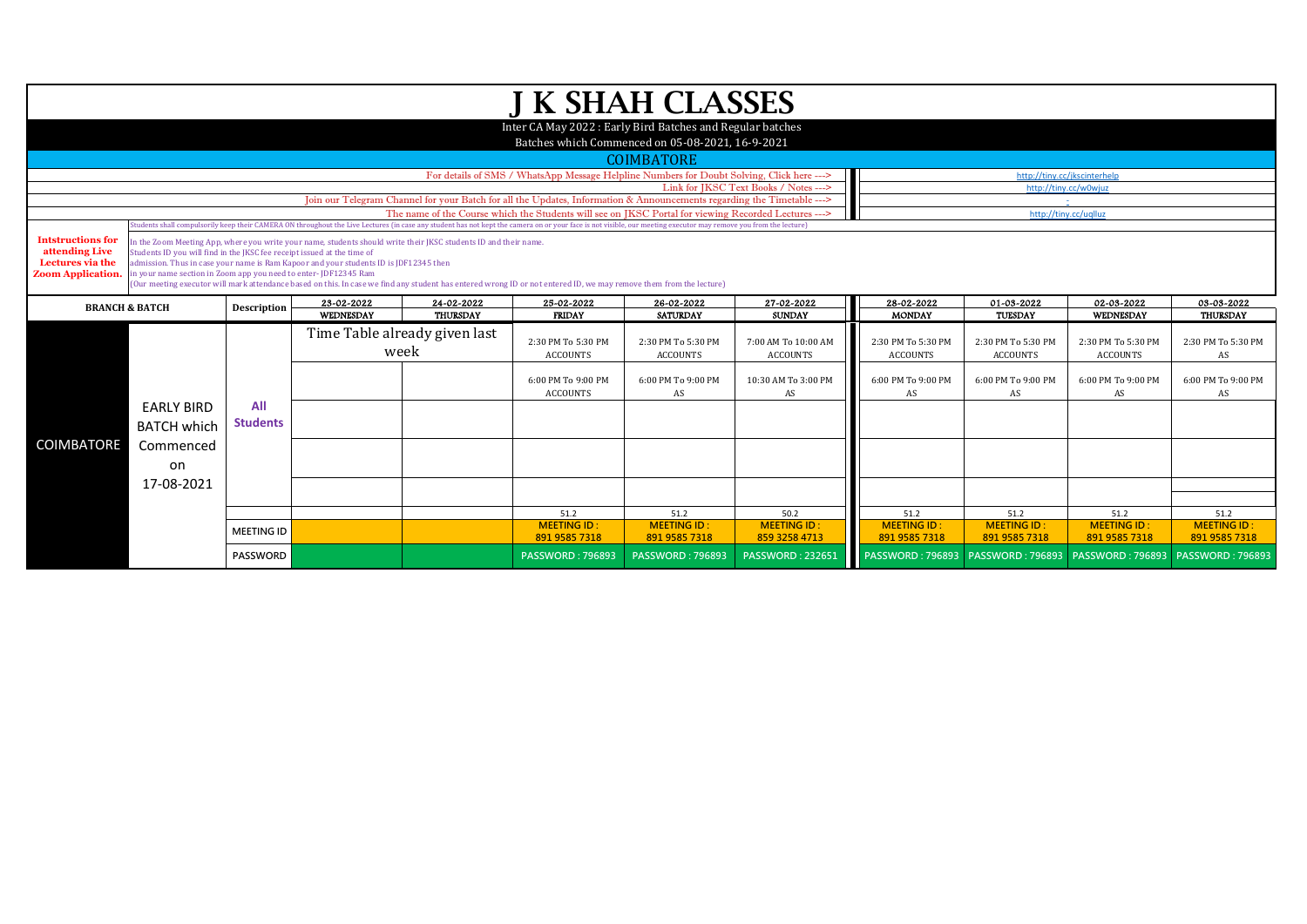|                                                                                                                                                                                                                                        | <b>J K SHAH CLASSES</b>                                                                                                                                                                                                                                                                                                                                                                                                                                                                                                       |                    |                                                    |                 |                                                                                                 |                                                                                      |                                                                               |                                                                                    |                                                                                     |                                                                                |                                                                         |  |  |  |
|----------------------------------------------------------------------------------------------------------------------------------------------------------------------------------------------------------------------------------------|-------------------------------------------------------------------------------------------------------------------------------------------------------------------------------------------------------------------------------------------------------------------------------------------------------------------------------------------------------------------------------------------------------------------------------------------------------------------------------------------------------------------------------|--------------------|----------------------------------------------------|-----------------|-------------------------------------------------------------------------------------------------|--------------------------------------------------------------------------------------|-------------------------------------------------------------------------------|------------------------------------------------------------------------------------|-------------------------------------------------------------------------------------|--------------------------------------------------------------------------------|-------------------------------------------------------------------------|--|--|--|
|                                                                                                                                                                                                                                        | Inter CA May 2022: Early Bird Batches and Regular batches                                                                                                                                                                                                                                                                                                                                                                                                                                                                     |                    |                                                    |                 |                                                                                                 |                                                                                      |                                                                               |                                                                                    |                                                                                     |                                                                                |                                                                         |  |  |  |
|                                                                                                                                                                                                                                        | Batches which Commenced on 05-08-2021, 16-9-2021                                                                                                                                                                                                                                                                                                                                                                                                                                                                              |                    |                                                    |                 |                                                                                                 |                                                                                      |                                                                               |                                                                                    |                                                                                     |                                                                                |                                                                         |  |  |  |
|                                                                                                                                                                                                                                        | <b>COIMBATORE</b>                                                                                                                                                                                                                                                                                                                                                                                                                                                                                                             |                    |                                                    |                 |                                                                                                 |                                                                                      |                                                                               |                                                                                    |                                                                                     |                                                                                |                                                                         |  |  |  |
|                                                                                                                                                                                                                                        | For details of SMS / WhatsApp Message Helpline Numbers for Doubt Solving, Click here ---><br>http://tiny.cc/jkscinterhelp                                                                                                                                                                                                                                                                                                                                                                                                     |                    |                                                    |                 |                                                                                                 |                                                                                      |                                                                               |                                                                                    |                                                                                     |                                                                                |                                                                         |  |  |  |
|                                                                                                                                                                                                                                        | Link for JKSC Text Books / Notes ---><br>http://tiny.cc/w0wjuz                                                                                                                                                                                                                                                                                                                                                                                                                                                                |                    |                                                    |                 |                                                                                                 |                                                                                      |                                                                               |                                                                                    |                                                                                     |                                                                                |                                                                         |  |  |  |
| Join our Telegram Channel for your Batch for all the Updates, Information & Announcements regarding the Timetable ---><br>1979<br>The name of the Course which the Students will see on IKSC Portal for viewing Recorded Lectures ---> |                                                                                                                                                                                                                                                                                                                                                                                                                                                                                                                               |                    |                                                    |                 |                                                                                                 |                                                                                      |                                                                               |                                                                                    |                                                                                     |                                                                                |                                                                         |  |  |  |
|                                                                                                                                                                                                                                        | http://tiny.cc/uqlluz<br>Students shall compulsorily keep their CAMERA ON throughout the Live Lectures (in case any student has not kept the camera on or your face is not visible, our meeting executor may remove you from the lecture)                                                                                                                                                                                                                                                                                     |                    |                                                    |                 |                                                                                                 |                                                                                      |                                                                               |                                                                                    |                                                                                     |                                                                                |                                                                         |  |  |  |
| <b>Intstructions for</b><br>attending Live<br>Lectures via the<br><b>Zoom Application.</b>                                                                                                                                             | In the Zoom Meeting App, where you write your name, students should write their JKSC students ID and their name.<br>Students ID you will find in the JKSC fee receipt issued at the time of<br>admission. Thus in case your name is Ram Kapoor and your students ID is JDF12345 then<br>in your name section in Zoom app you need to enter-JDF12345 Ram<br>(Our meeting executor will mark attendance based on this. In case we find any student has entered wrong ID or not entered ID, we may remove them from the lecture) |                    |                                                    |                 |                                                                                                 |                                                                                      |                                                                               |                                                                                    |                                                                                     |                                                                                |                                                                         |  |  |  |
| <b>BRANCH &amp; BATCH</b>                                                                                                                                                                                                              |                                                                                                                                                                                                                                                                                                                                                                                                                                                                                                                               | <b>Description</b> | 23-02-2022                                         | 24-02-2022      | 25-02-2022                                                                                      | 26-02-2022                                                                           | 27-02-2022                                                                    | 28-02-2022                                                                         | 01-03-2022                                                                          | 02-03-2022                                                                     | 03-03-2022                                                              |  |  |  |
|                                                                                                                                                                                                                                        |                                                                                                                                                                                                                                                                                                                                                                                                                                                                                                                               |                    | WEDNESDAY<br>Time Table already given last<br>week | <b>THURSDAY</b> | <b>FRIDAY</b><br>2:30 PM To 5:30 PM<br><b>ACCOUNTS</b><br>6:00 PM To 9:00 PM<br><b>ACCOUNTS</b> | <b>SATURDAY</b><br>2:30 PM To 5:30 PM<br><b>ACCOUNTS</b><br>6:00 PM To 9:00 PM<br>AS | <b>SUNDAY</b><br>7:00 AM To 10:00 AM<br>ACCOUNTS<br>10:30 AM To 3:00 PM<br>AS | <b>MONDAY</b><br>2:30 PM To 5:30 PM<br><b>ACCOUNTS</b><br>6:00 PM To 9:00 PM<br>AS | <b>TUESDAY</b><br>2:30 PM To 5:30 PM<br><b>ACCOUNTS</b><br>6:00 PM To 9:00 PM<br>AS | WEDNESDAY<br>2:30 PM To 5:30 PM<br><b>ACCOUNTS</b><br>6:00 PM To 9:00 PM<br>AS | <b>THURSDAY</b><br>2:30 PM To 5:30 PM<br>AS<br>6:00 PM To 9:00 PM<br>AS |  |  |  |
|                                                                                                                                                                                                                                        | <b>REGULAR</b><br><b>BATCH which</b>                                                                                                                                                                                                                                                                                                                                                                                                                                                                                          |                    |                                                    |                 |                                                                                                 |                                                                                      |                                                                               |                                                                                    |                                                                                     |                                                                                |                                                                         |  |  |  |
| COIMBATORE                                                                                                                                                                                                                             | Commenced<br>on                                                                                                                                                                                                                                                                                                                                                                                                                                                                                                               |                    |                                                    |                 |                                                                                                 |                                                                                      |                                                                               |                                                                                    |                                                                                     |                                                                                |                                                                         |  |  |  |
|                                                                                                                                                                                                                                        | 16-09-2021                                                                                                                                                                                                                                                                                                                                                                                                                                                                                                                    |                    |                                                    |                 |                                                                                                 |                                                                                      |                                                                               |                                                                                    |                                                                                     |                                                                                |                                                                         |  |  |  |
|                                                                                                                                                                                                                                        |                                                                                                                                                                                                                                                                                                                                                                                                                                                                                                                               |                    |                                                    |                 | 51.2                                                                                            | 51.2                                                                                 | 50.2                                                                          | 51.2                                                                               | 51.2                                                                                | 51.2                                                                           | 51.2                                                                    |  |  |  |
|                                                                                                                                                                                                                                        |                                                                                                                                                                                                                                                                                                                                                                                                                                                                                                                               | <b>MEETING ID</b>  |                                                    |                 | <b>MEETING ID:</b>                                                                              | <b>MEETING ID:</b>                                                                   | <b>MEETING ID:</b>                                                            | <b>MEETING ID:</b>                                                                 | <b>MEETING ID:</b>                                                                  | <b>MEETING ID:</b>                                                             | <b>MEETING ID:</b>                                                      |  |  |  |
|                                                                                                                                                                                                                                        |                                                                                                                                                                                                                                                                                                                                                                                                                                                                                                                               |                    |                                                    |                 | 891 9585 7318                                                                                   | 891 9585 7318                                                                        | 859 3258 4713                                                                 | 891 9585 7318                                                                      | 891 9585 7318                                                                       | 891 9585 7318                                                                  | 891 9585 7318                                                           |  |  |  |
|                                                                                                                                                                                                                                        |                                                                                                                                                                                                                                                                                                                                                                                                                                                                                                                               | PASSWORD           |                                                    |                 | <b>PASSWORD: 796893</b>                                                                         | <b>PASSWORD: 796893</b>                                                              | <b>PASSWORD: 232651</b>                                                       |                                                                                    |                                                                                     |                                                                                |                                                                         |  |  |  |